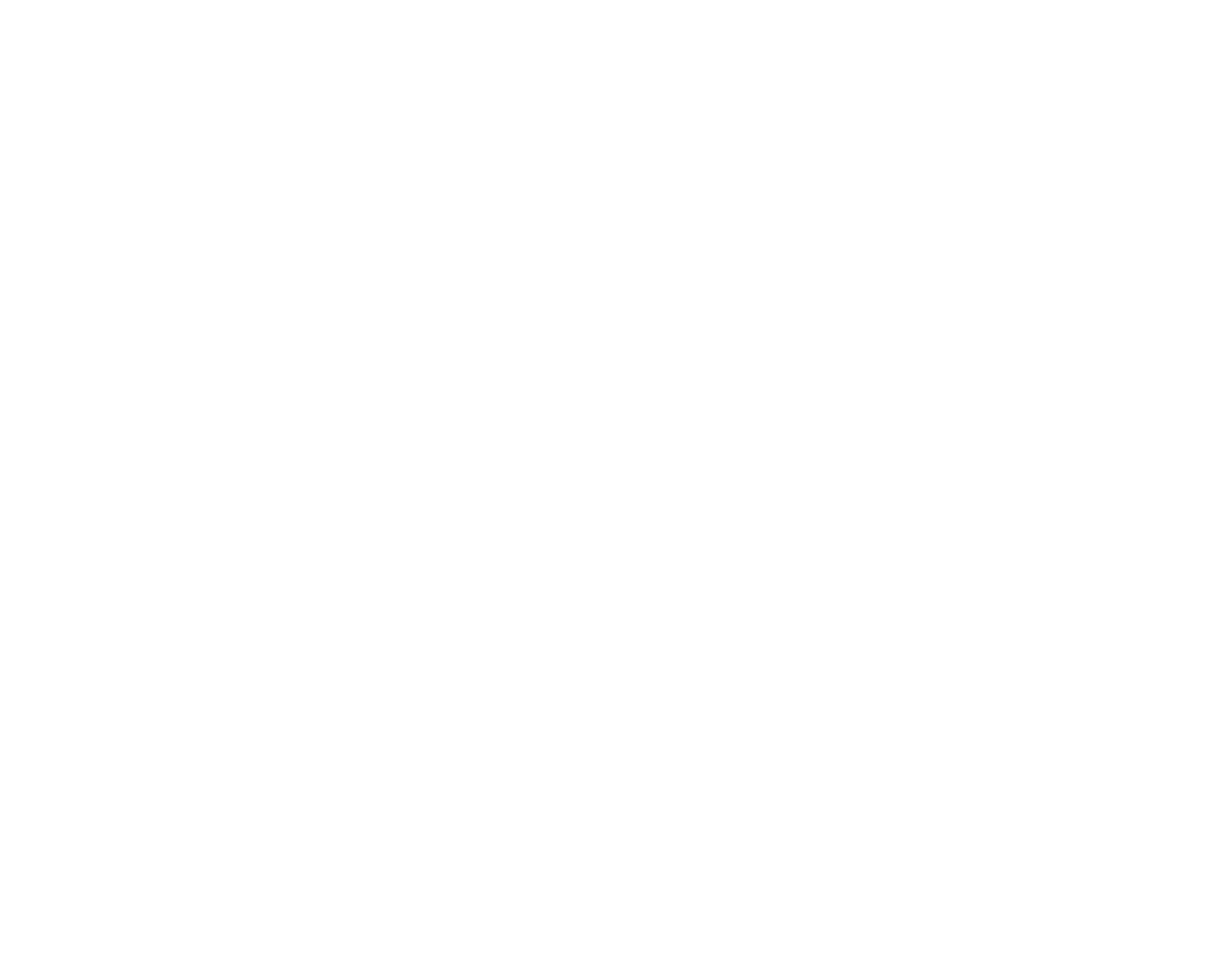| $\rightarrow$<br>$\leftarrow$ | C<br>npdes-ereporting.epa.gov/net-cgp/action/secured/home |                                                                                               |                  |                                                                        |                                                     |                                                |                               |                                       |                                |  |
|-------------------------------|-----------------------------------------------------------|-----------------------------------------------------------------------------------------------|------------------|------------------------------------------------------------------------|-----------------------------------------------------|------------------------------------------------|-------------------------------|---------------------------------------|--------------------------------|--|
| <b>III</b> Apps               | Dell                                                      | INT'L STORMWATE                                                                               |                  | <b>b</b> All Bills   Bill.com <b>S</b> <sup>b</sup> Home - City Of Alb | 8 USGS Web Mapper<br>I Have Trash - IDP             |                                                |                               |                                       |                                |  |
| π                             |                                                           | <b>CPA</b> Environmental Protection<br><b>My Requests</b>                                     | Resources $\sim$ |                                                                        |                                                     |                                                |                               |                                       |                                |  |
|                               | NeT<br>NPDES eReporting Tool                              |                                                                                               |                  |                                                                        | <b>NPDES Stormwater Construction General Permit</b> |                                                |                               |                                       |                                |  |
|                               | <b>Create New/Request Permissions</b>                     |                                                                                               |                  |                                                                        |                                                     |                                                |                               |                                       |                                |  |
|                               | Create new NOI or LEW                                     |                                                                                               |                  |                                                                        |                                                     | Request Permissions for an existing NOI or LEW |                               | Do I qua                              |                                |  |
|                               | My Projects/Sites                                         |                                                                                               |                  |                                                                        |                                                     |                                                |                               |                                       |                                |  |
|                               | Filter <sub>T</sub>                                       |                                                                                               |                  |                                                                        |                                                     |                                                |                               |                                       |                                |  |
|                               | Show<br>10                                                | $\vee$ entries                                                                                |                  |                                                                        |                                                     |                                                |                               |                                       |                                |  |
|                               | <b>Actions</b>                                            | Project / Site Name                                                                           | IT NPDES ID      | If Submission Status <b>O</b>                                          | $\  \cdot \ $ Submission Type $\Theta$              | $\Box$ Coverage Status $\Theta$                | $\Box$ Coverage Type $\Theta$ | <b>■ Certified / Submitted Date ●</b> | $\Box$ Effective Date $\Theta$ |  |
|                               | ۰<br>Actions +                                            | Valle de Oro Swale Project                                                                    | NMR10045C        | Approved                                                               | New                                                 | Active                                         | <b>General Permit</b>         | 08/12/2021                            | 08/26/2021                     |  |
|                               | ۰<br>Actions +                                            | Valle de Oro Outfall Structure                                                                | NMR1002OU        | Approved                                                               | <b>Discontinuation</b>                              | <b>O</b> Discontinued                          | Low Erosivity Waiver          | 07/14/2021                            | 01/10/2020                     |  |
|                               | Actions +<br>۰                                            | Black Mesa 3 Dam Outlet Raymac<br>Dam to Don Felipe Dam Phase III and<br><b>IV Project</b>    | NMR1002H1        | Approved                                                               | Termination                                         | <b>Terminated</b>                              | <b>General Permit</b>         | 06/15/2021                            | 10/16/2019                     |  |
|                               | Actions +<br>۰                                            | Lower Bear Tributary Arroyo Regional<br><b>Flood Control and Water Quality</b><br>Improvement | <b>NMR1001XR</b> | Approved                                                               | Termination                                         | ● Terminated                                   | <b>General Permit</b>         | 06/15/2021                            | 03/06/2019                     |  |
|                               | ٥<br>Actions +                                            | Black Mesa 3 Dam Outlet Raymac to<br>McCoy Dam - Phase V                                      | NMR1003C4        | Approved                                                               | Termination                                         | <b>O</b> Terminated                            | <b>General Permit</b>         | 06/15/2021                            | 10/15/2020                     |  |

*Screen Shot from EPA's Net NPDES Tool Showing Active CGP NOIs*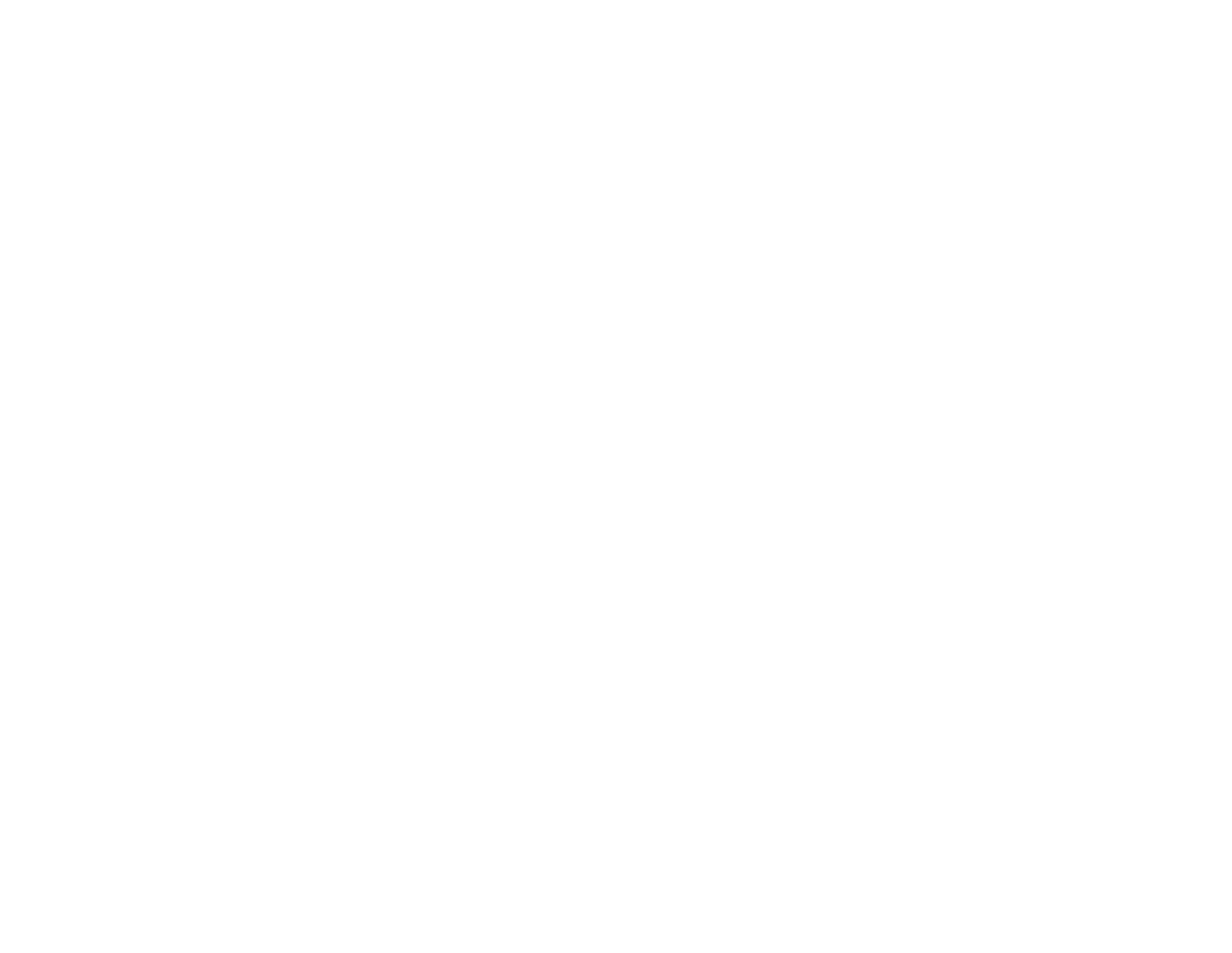Related to the CGP, EPA published a draft 2022 CGP document for public review and comment in May 2021 and allowed comments until July 12, 2021. AMAFCA worked closely with area MS4s to develop and submit comments on the draft 2022 CGP. AMAFCA also attended an EPA webinar on the draft 2022 CGP.

As part of the North Diversion Channel (NDC) Embayment Earthwork and Grade Control Structures construction project, which AMAFCA began in 2015, AMAFCA regularly monitors the status of vegetation growing in the channel bed of the embayment where it drains into the Rio Grande in Bernalillo County, New Mexico. The NDC Embayment Bed was filled with approximately 29,130 cubic yards of clean fill to raise the existing embayment with approximately 2,380 cubic yards of rock riprap in January and February of 2016. The project impacted approximately 7.9 acres of waters managed by the U.S. Army Corps of Engineers (USACE). AMAFCA must comply with USACE Regulation Regional General Permit NM-14-01, Stream Stabilization and Water Quality Improvement Projects within Urban Ephemeral Channels, relative to the status of vegetation colonizing the recently completed project. Specifically, AMAFCA must monitor vegetation on the newly constructed embayment to demonstrate compliance with the special conditions of the Regional General Permit Verification: Action No. SPA-2015-00147- ABQ.

AMAFCA must manage native species by removing or limiting the presence and spread of nonnative and noxious weed species. Many of the non-native and noxious weed species are introduced to the site from rainfall runoff coming from other parts of Albuquerque and it is extremely difficult to eliminate these species completely. Under the permit requirements and stipulations of the USACE, AMAFCA must reduce the presence of non-native species for the site's overall vegetative cover.

In late 2019, AMAFCA met with the USACE to discuss the Special Conditions in the Regional General Permit. Due to the project area within the NDC being a very dynamic system, AMAFCA worked with the USACE to revise the Special Conditions to be in compliance with the Regional General Permit. The Special Conditions changes the Bosque Seed mix to 70-percent native and30 percent non-native of baseline by year 3, measured at 10 randomly selected metered transects.

During the May 2021 plant field training, AMAFCA staff were split into groups of 3-5 staff members and paired with an SWCA Environmental Consultant biologist. The groups walked throughout the NDC identifying different grass, forb/herb, shrub, and tree species and gave staff tips on how to identify and distinguish between the species while using this plant field guide. During the plant field training, SWCA biologists and AMAFCA observed that there were a significant number of non-native species that are not considered noxious weeds providing ground cover in the NDC. Although these species are considered non-native, SWCA and AMAFCA identified this ground cover as providing a positive ecological function by increasing soil stability and significantly reducing erosion potential at the site. However, if AMAFCA was to remove these species leaving bare ground, then the site would easily be overrun with non-native species and much harder to manage. With these factors in mind, SWCA and AMAFCA staff further developed this field guide to include a color-coded system for staff to quickly differentiate between the different groups of species based on their ecological function and noxious weed status, described in detail below and in the attached plant field guide. AMAFCA may also use this field guide to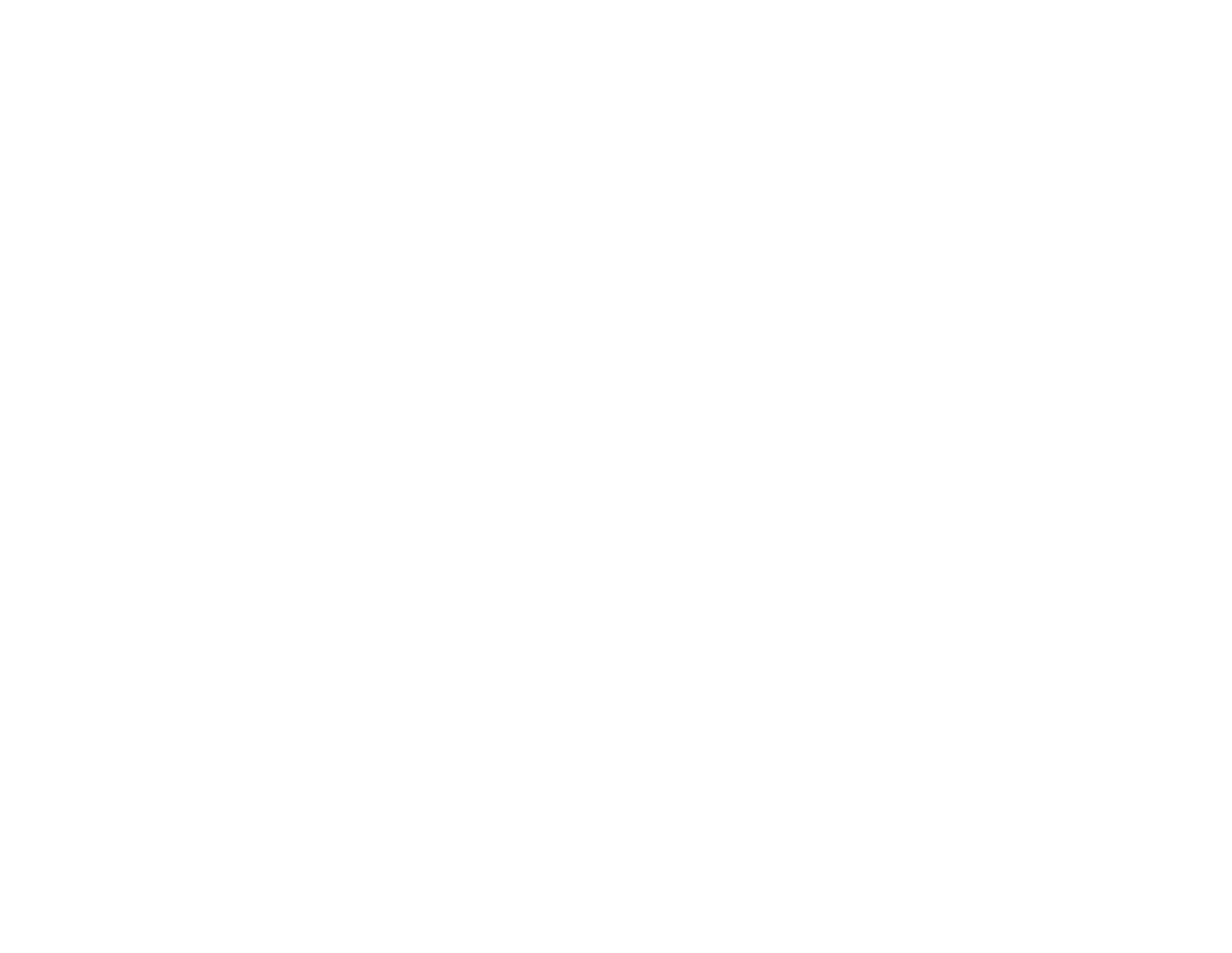identify and locate species listed as non-native and/or noxious and target them for eradication as part of their maintenance activities. Vegetation field training was aimed at recognizing the 70 percent native and 30-percent non-native mix and allowing AMAFCA to maintain this recommendation.

The attached report, *Vegetation Monitoring Report for the North Diversion Channel* / SWCA Project No. 42159.03, February 14, 2020, completed by SWCA, and this letter are considered the year 1 report related to the 2015 USACE Regional General Permit Verification: Action No. SPA-2015-00147-ABQ, with the updated Special Conditions recommendation by SWCA, the vegetation monitoring contractor, and subsequent consultation and agreement by USACE on 70 percent native and 30-percent non-native mix of vegetation.



*Photos from AMAFCA's North Diversion Channel Embayment Staff Training in May 2021*